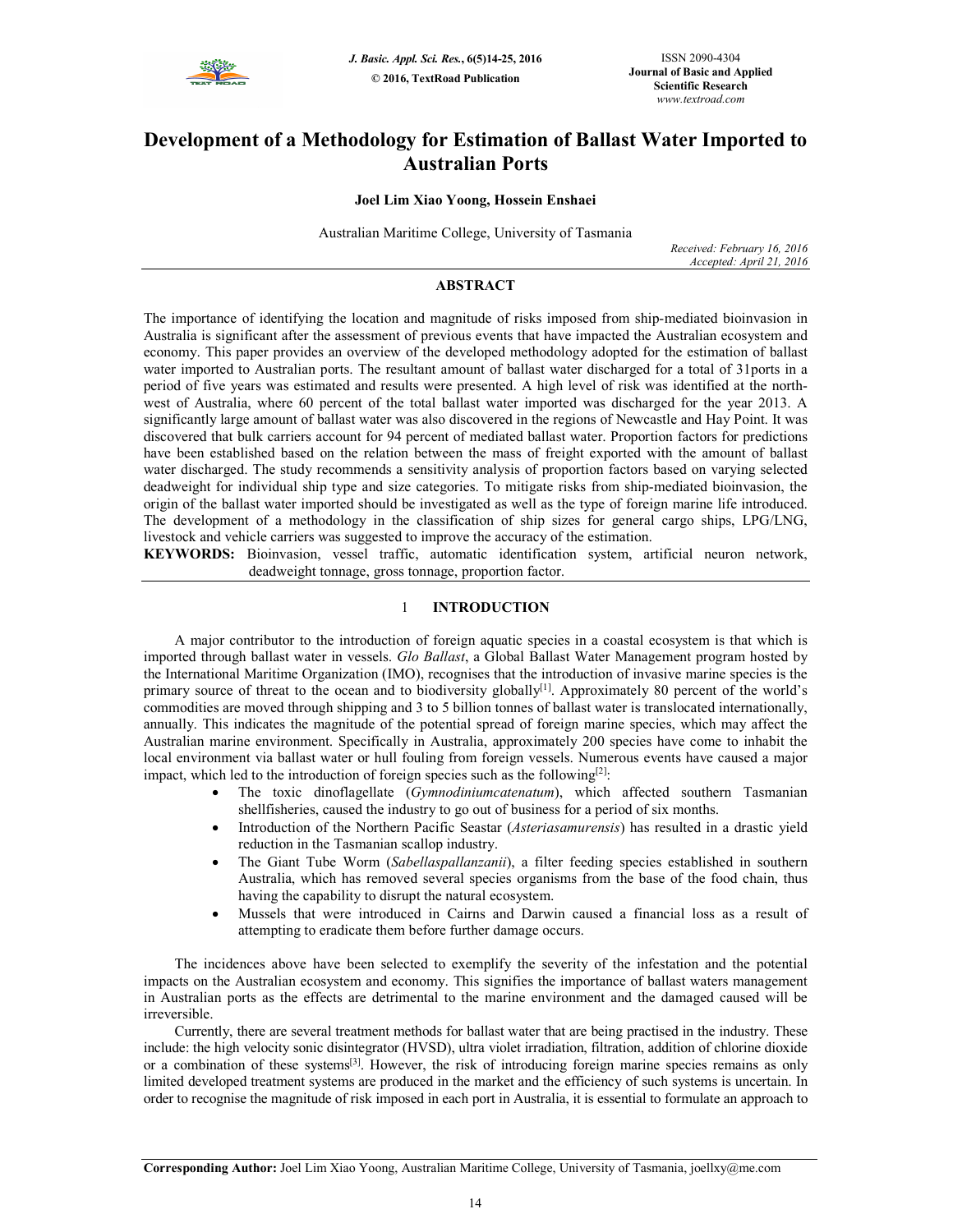quantifying such risks. This involves methods such as identifying the origin of the ballast water, monitoring the pattern and approximating the amount of ballast water discharged at individual ports.

A previous investigation carried out by Enshaei & Mesbahi<sup>[4]</sup> in relation to developing a methodology for estimation of ballast water provides an insight into the approach for this research. Their investigation was performed on ports in the United Kingdom. The ideology of the estimation was to correlate the ship's cargo operations and their ballast water with their sizes. A software package known as *BalEsti Mate,* developed at Newcastle University, was used to estimate ballast water capacities based on the vessel type and size. Coefficients were developed and the estimation of ballast water capacity for each vessel with respect to their size was made possible. Finally, a relationship between both parameters was determined.

Several models were analysed prior to the development of the methodology for the research. These models include the Great Lakes model, European model and Brisbane model. Being one of the very first models produced, the Great Lakes model was identified as an imprecise method of estimating discharged ballast as the calculations involved are rather simple. The estimation was based on taking average or typical loads on incoming Ballast on Board (BOB) vessels which entered St. Lawrence Seaway and the Great Lakes. Consequently, the model was claimed to beunreliable as it does not take cargo operations and ship's size into consideration<sup>[5]</sup>.

The European model, created in 1996 by a group of European experts during their study on ballast water, was another model that was analysed<sup>[6]</sup>. This model has an advantage over the others as it takes the influence of foreign trade into account and introduces a new perspective in regards to the percentage of the ship's deadweight. On the other hand, the model does not take transit cargo and the type of cargo into consideration. Hence, as advised by the author, the model should be used for rough estimation only.

The Brisbane model, which was developed by Dunstan and  $Bax^{[7]}$  1994, was also analysed. This model was created based on a simple calculation whereby the ballast water discharged can be estimated by multiplying the deadweight sum of all ships by 38 percent. However, the relation between the vessel's ballast capacity and its deadweight is not always 38 percent. Furthermore, cargo operations were not considered within the model, thus making the model unreliable.

A study conducted by Suban et al.[8]in Port of Gdynia was examined. The model used in their investigation included the following considerations and parameters:

- The ship is not always loaded to the full deadweight capacity.
- Deduction of weight from stores, fuel, fresh water and other weights, which represent approximately 5 to 10 percent of the ship's deadweight.
- Type and weight of cargo carried.

The authors suggested that the model was unable to yield satisfactory results due to insufficient data. However, it was concluded that the model would have been a more accurate model as compared to previous models as it was based on cargo operations, type of cargo and on the ratio between discharged cargo quantity and the vessel's deadweight.

In February 2009, the Danish Maritime Agency initiated a project that was aimed to estimate the amount of ballast water discharged in Danish waters<sup>[9]</sup>. The methodology adopted in the investigation was based on a model developed by Stephan Gollasch<sup>[6]</sup>, a researcher from Germany. The Danish Bureau of Statistics or *Danmarks Statistik* provided key data such as ship types, number of calls, deadweight and ballast water capacity. Through the collected data, the ship type was characterised with respect to ballast water, multiplied by the total number of calls and the proportion of ballast water discharged from international traffic was identified. Results showed an estimated amount of 1,423 million tons of ballast water was discharged in Danish waters, with 69 percent of ballast water originating from foreign countries. It was also discovered that 97 percent of ballast water was discharged by tankers from international trade.

Dr Gollasch<sup>[6]</sup> has outlined a few discrepancies that were discovered within the model. The model did not take general cargo ships into consideration. Although these ships only discharge minimal amounts of ballast water, nevertheless the number of calls and their frequency is high. Furthermore, the model did not include discharged ballast water during ship-to-ship operations. Subsequently, the Danish Maritime Agency decided to carry out another method of estimation. The proposed method was to relate the amount of ballast water discharged to the amount of loaded goods. Studies indicated that ballast water represents 30 to 40 percent of a ship's deadweight<sup>[1]</sup>. Therefore, it was assumed that any loading operation would lead to a ballast water discharge of 30 percent of the cargo loaded. With the cargo data that were provided by *Danmarks Statistik*, the amount of loaded goods was known, thus the amount of ballast water discharged in Danish ports can be estimated. The total amount of ballast water discharged was found to be 17 percent lower than the amount predicted with the Gollasch model. According to Kern and Stuer-Lauridsen<sup>[9]</sup>, the Gollasch model uses a higher average deadweight than the actual average deadweight of ships visiting Denmark, hence causing the overestimation. The author concluded that more detailed data on type of vessel, deadweight and loaded amounts would improve the quality and accuracy of the estimates.

Through the analysis of previous studies, it is evident that the amount of parameters considered in the estimation does significantly affect the accuracy of the estimation. Moreover, the quantity and quality of resources obtained from ports will govern the amount of parameters that could be taken into consideration in the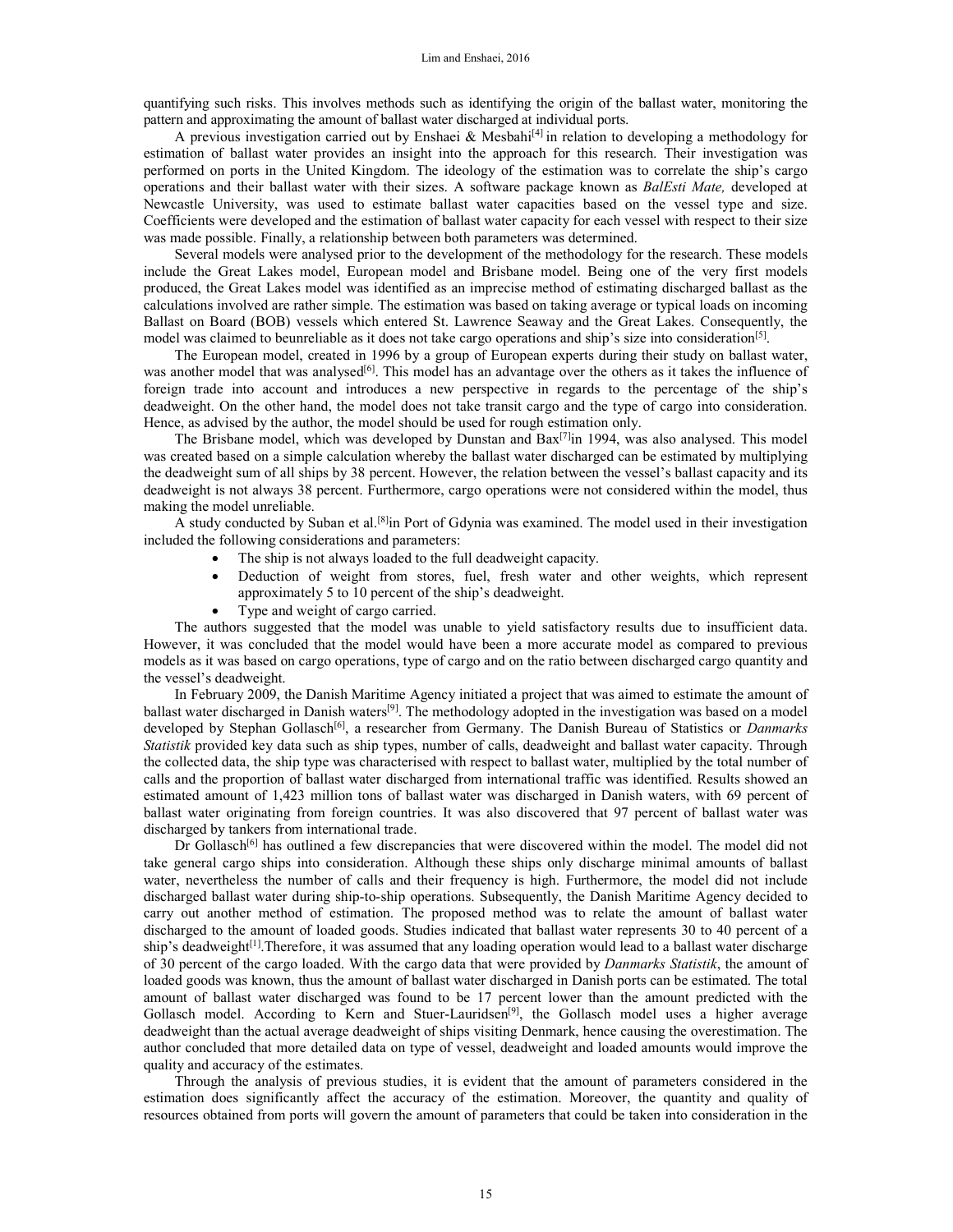development of the methodology. An in-depth description of the methodology adopted for this research is provided in Section 2.

## 2 **METHODOLOGY**

The investigation undertaken follows the methodology as illustrated in the process flow diagram, Figure 1. A software package created with Microsoft Excel was utilised to assist in the estimation of amount of ballast water discharged at all ports. Principles and design basis in the creation of the software is further discussed in this section.



**Figure 1: Process flow of investigation** 

#### **2.1 Data Collection**

Prior to conducting the investigation, data from individual ports has to first be collected. Data for a period of five financial years, from June 2009 to July 2014, were collected. In Australia, the financial year starts on the 1 July and ends on 30 June. It is important to note that ballast water is discharged only when cargo is loaded onto the vessel. Therefore, data of interest for the investigation focus on vessels that export freight. Any information regarding the mass and type of freight to be exported was collected, as well as the number, type and size of ships exporting freight. Typically, trade statistics from individual ports were first collected and then analysed. However, it was discovered that several ports do not release detailed statistical data due to port security restrictions, therefore an alternative method of determining ship sizes for specific ship types was employed.

*Ports Australia*<sup>[10]</sup> is an organisation that has preserved an archive of trade statistics from the years 1997 to 2013.The organisation provides statistical data that include the mass of individual commodities exported from all ports, hence the identification of ship type was made possible. However, information on the number and sizes of ships exporting freight were not stated. To obtain this information an alternate source, namely *Marine Traffic,*[11] was utilised. *Marine Traffic* is essentially a website, which tracks vessel positions based on automatic identification system (AIS) data. The website provides information on shipping movements, including the identification of vessels in port, recent arrivals and departures and expected arrivals. It was from this source that the ship type and size or deadweight was collected for each port. Additionally, shipping movements from individual ports were also collected to populate the quantity of data. Typically, individual ports provide a month's worth of shipping movement data. Conversely, ports with a lower level of security restrictions, such as Port Hedland and Bunbury, offer an archive of shipping data spanning several years.

A total of 46 ports were identified, however only 31 were included in the estimation. The 15 ports that were excluded were minor ports that were considered less significant as they export less than 1 million metric tonnes (MMT) per financial year. Furthermore, only minimal amount of data were found for these ports, hence the results yielded would have been inaccurate. A number of ship types were not included in the estimation as the impacts of these ships were discovered to be less significant than the rest. Ship types that were included were: tankers, containers, general cargo ships, LNG/LPG, vehicle, livestock and bulk carriers. Excluded from the estimation were ship types such as: dredgers, barges, yachts, tugs, passenger, patrol, pilot, naval and research vessels.

#### **2.2 Data Processing**

Statistical data that were collected commonly provided information on ship types, number of vessel calls, and mass of individual commodity imported or exported. However, ports with a lower level of security restrictions, as mentioned previously, provide extensive information such as individual ship sizes. In this investigation, spreadsheets consisting of data cells ranging between 100and 100,000 cells per financial year were analysed and processed. The amount of data would reflect the level of detail provided. Therefore, the presentation of data varies from port to port, requiring different techniques for analysis. This subsection provides a general overview of the principles guiding the data analysis and processing methods.

### **2.2.1 Determination of Ship Size Proportion**

The first stage of data processing was to determine the ship size proportion for all ship types. Based on the shipping movement data that were collected, individual vessels were categorised into ship sizes based on their deadweight. Table displays categories for ship sizes based on the deadweight range for tankers, bulk carriers and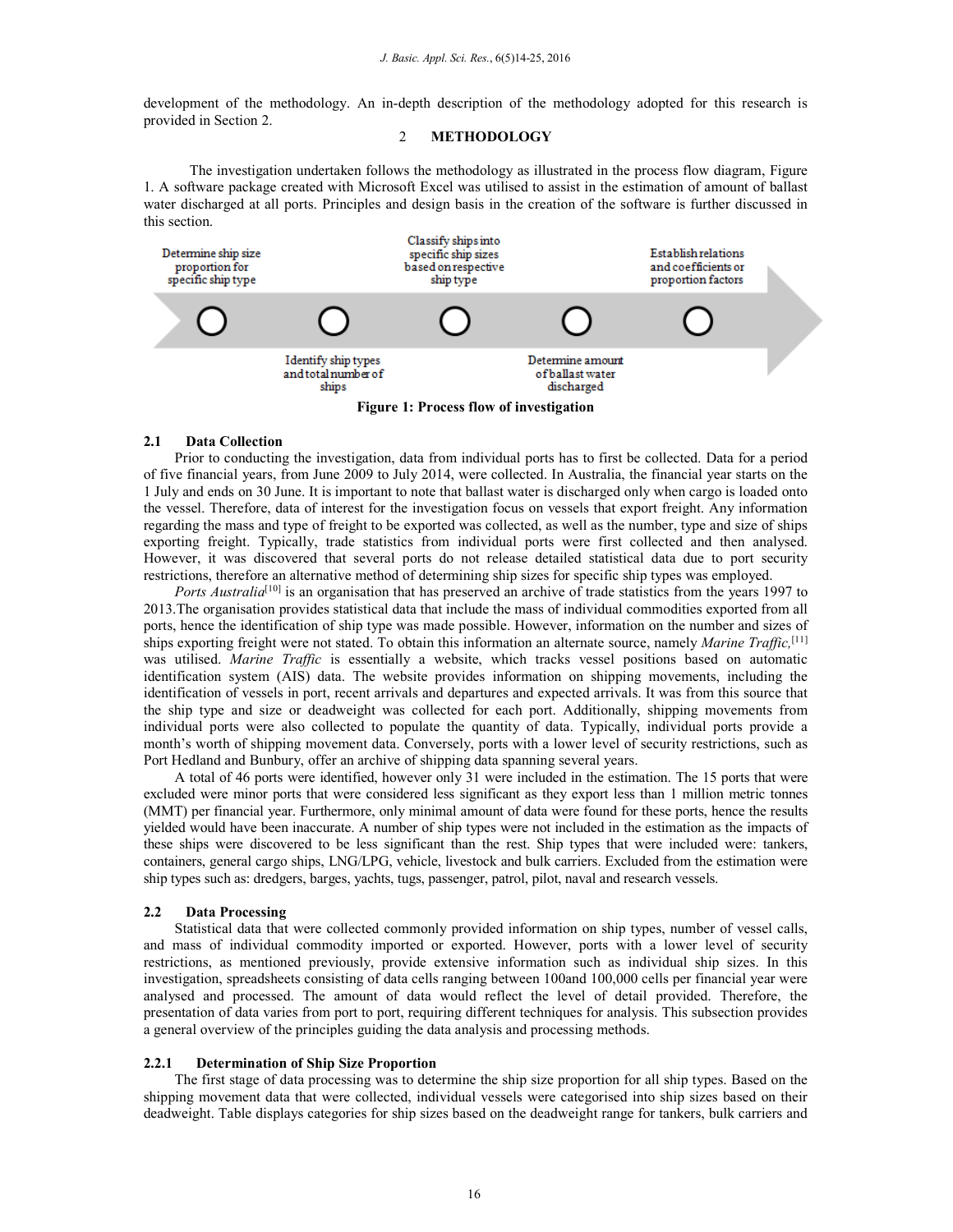container ships. As investigating the amount of ballast water discharged for each individual ship would be time consuming, a selected deadweight was chosen for each ship size category and used for the estimation. Through the vessel counts for each size category for tankers, bulk carriers and container ships, ratios or proportions were obtained and used for the analysis. General cargo ships, vehicles, LNG and livestock carriers were analysed differently as most of these ship types were discovered to have a small deadweight range. Instead of classifying vessels into different size categories, an average deadweight for each ship type at individual ports were taken and used in the investigation.

| <b>Ship Type</b>      | <b>Ship Size</b> | <b>DWT Range (tonnes)</b> | <b>Selected DWT (tonnes)</b> |
|-----------------------|------------------|---------------------------|------------------------------|
| <b>Tanker</b>         | Handy            | < 50,000                  | 40,000                       |
|                       | Panamax          | 50,000-80,000             | 65,000                       |
|                       | Aframax          | 80,000-120,000            | 100,000                      |
|                       | Suezmax          | 120,000-200,000           | 160,000                      |
| <b>Bulk Carrier</b>   | Handy            | < 40,000                  | 30,000                       |
|                       | Handymax         | 40,000-60,000             | 50,000                       |
|                       | Panamax          | 60,000-80,000             | 70,000                       |
|                       | Post-Panamax     | 80,000-110,000            | 95,000                       |
|                       | Capesize         | 110,000-200,000           | 155,000                      |
|                       | <b>VLCC</b>      | > 200,000                 | 210,000                      |
| <b>Container Ship</b> | $< 2,499$ TEU    | < 34,026                  | 27,532                       |
|                       | 2,500-3,999 TEU  | 34,026-53,506             | 43,766                       |
|                       | 4,000-4,999 TEU  | 53,506-66,494             | 60,000                       |
|                       | $> 5,000$ TEU    | >66,494                   | 72,987                       |

| Table 1. Selected deadweight (DWT) for specific ship types and sizes |  |  |
|----------------------------------------------------------------------|--|--|
|                                                                      |  |  |

#### **2.2.2 Identification of Ship Types and Number of Ships Estimation**

Identification of the commodity type exported by any particular ship provides information which assists in the classification of ships into their specific ship types. Furthermore, shipping movement data from ports usually provide the name, International Maritime Organization (IMO) number and ship type for each individual ship. Where the ship type could not be identified, the name or IMO number was searched for on the *Marine Traffic*<sup>[11]</sup>database and the ship type was determined.

It was discovered that information on the number of ships that export freight throughout the year was unavailable for most ports. Therefore, Equation 1 was established to estimate the total deadweight (DWT) for the ships that export freight. The relation was established based on the study conducted by Suban<sup>[8]</sup>whose research suggested that weights from stores, fuel, fresh water and other weights represent approximately 5 to 10 percent of a ship's deadweight. Through this relation, deadweight can then be said to be approximately 5 percent more than the mass of freight exported, thus the formulation of relation displayed in Equation 1.

 $DWT = Mass \, tonnage \, expected \, \times 1.05$  Eq.1 Trade statistics collected from *Ports Australia* categorise the mass export of freight based on each commodity. These statistical data were paired with the relation to the ship types as shown in Table 2. Thus, with the total deadweight determined for the yearly ship calls, and for each ship type, the total number of ships for individual ship type was estimated.

| conversion securem acuavientum and his costoming c |                           |               |
|----------------------------------------------------|---------------------------|---------------|
| <b>Ship Type</b>                                   | <b>Commodity exported</b> | <b>DWT-GT</b> |
| <b>Tanker</b>                                      | Oil and petroleum         | 0.5354        |
| <b>Bulk Carrier</b>                                | Bulk cargo                | 0.5285        |
| <b>General Cargo</b>                               | General cargo             | 0.5285        |
| <b>Container Ship</b>                              | Containerised trade       | 0.8817        |
| <b>LNG Carrier</b>                                 | Gas                       | 1.13702       |
| <b>Vehicle Carrier</b>                             | Motor vehicles            | 2.7214        |
| <b>Livestock Carrier</b>                           | Livestock                 | 0.5285        |

#### **Table 2. Ship type used to export the respective commodities along with respective coefficients for the conversion between deadweight and gross tonnage**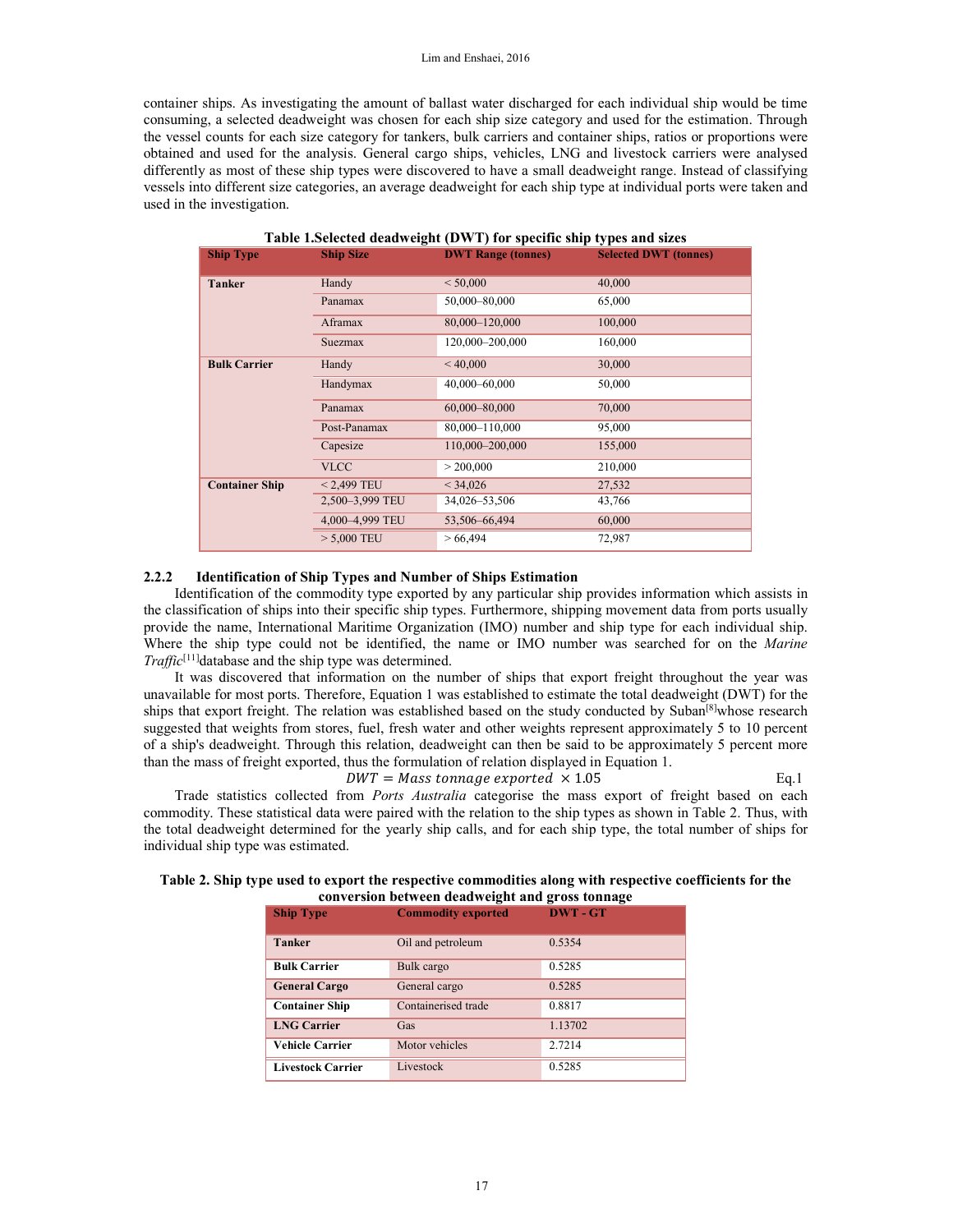### **2.2.3 Classification of Ships into Specific Ship Sizes Based on Ship Type**

The determined ship size proportion for each ship type as mentioned previously in Section 2.2.1 was utilised. Here, the number of ships for each ship size category was approximated through the determined total deadweight with Equation 1, divided by the product between ship size proportion and the respective selected deadweight. The relation can be simplified with Equation 2.

No. of ships = 
$$
\frac{Total DWT for ships exporting}{Ship size proportion \times Selected DWT}
$$
 Eq.2

### **2.2.4 Determination of the Amount of Ballast Water Discharged**

After the breakdown of the number of ships based on ship types and sizes, the amount of ballast water discharged was estimated. The use of a software package, namely *BalEsti Mate* that was developed at Newcastle University, was utilised in the assistance of ballast water capacity estimation, based on the ship type and  $size^{[4]}$ . The software uses artificial neural networks (ANNs) to obtain information, where information was previously input by users based on historical data.

The software uses gross tonnage as an input source for ship size and outputs the respective estimated ballast water capacity. As data collected for ship size were in deadweight, a conversion to gross tonnage had to be implemented. According to a study conducted by Takahashi<sup>[12]</sup>, the gross tonnage of a vessel can be estimated by multiplying coefficients into the vessel's deadweight. These coefficients were established based on historical data and were found to be dissimilar based on the varying ship type. The coefficients used are displayed in Table 2.

### **2.3 Data Analysis**

### **2.3.1 Establishment of Relations and Coefficients or Proportion Factor**

To simplify the process of estimating the amount of ballast water discharged for future predictions, a proportion factor between the ballast water discharged and mass of freight exported was determined for individual ship types for five financial years. Trends along the years were then investigated and the subsequent results are displayed and discussed in Section 3.

### **2.4 Assumptions, Justifications and Limitations**

Equations 1 and 2, as described in Section 2.2.2 and 2.2.3 respectively, were formulated based on the assumption that vessels load cargo to their maximum capacity for exporting, which in most cases is true as justified in detailed trade statistics provided by Port Hedland. Similarly, the assumption also applies to the software *BalEsti Mate* as this software estimates the maximum amount of ballast water capable of being discharged by vessels. Furthermore, livestock carriers were assumed to discharge the same amount as general cargo ships. This assumption was made due to the unavailability of estimation for livestock carriers in *BalEsti Mate*.

The lack of abundance of detailed data was found to be a limitation in the investigation. As mentioned previously, most ports do not supply adequate information for the determination of ship sizes. Hence, a ship size proportion, as discussed in Section 2.2.1, had to be utilised in the investigation. The accuracy of the proportions is governed by the quantity of resources that could be obtained from ports or external sources.

### 3 **RESULTS**

### **3.1 Identification of Location and Magnitude of Risk**

In order to mitigate risks of ship-mediated bioinvasion, it is important to first identify the location and magnitude of ballast water discharged. This is illustrated in

Figure 2 for the financial year of 2013.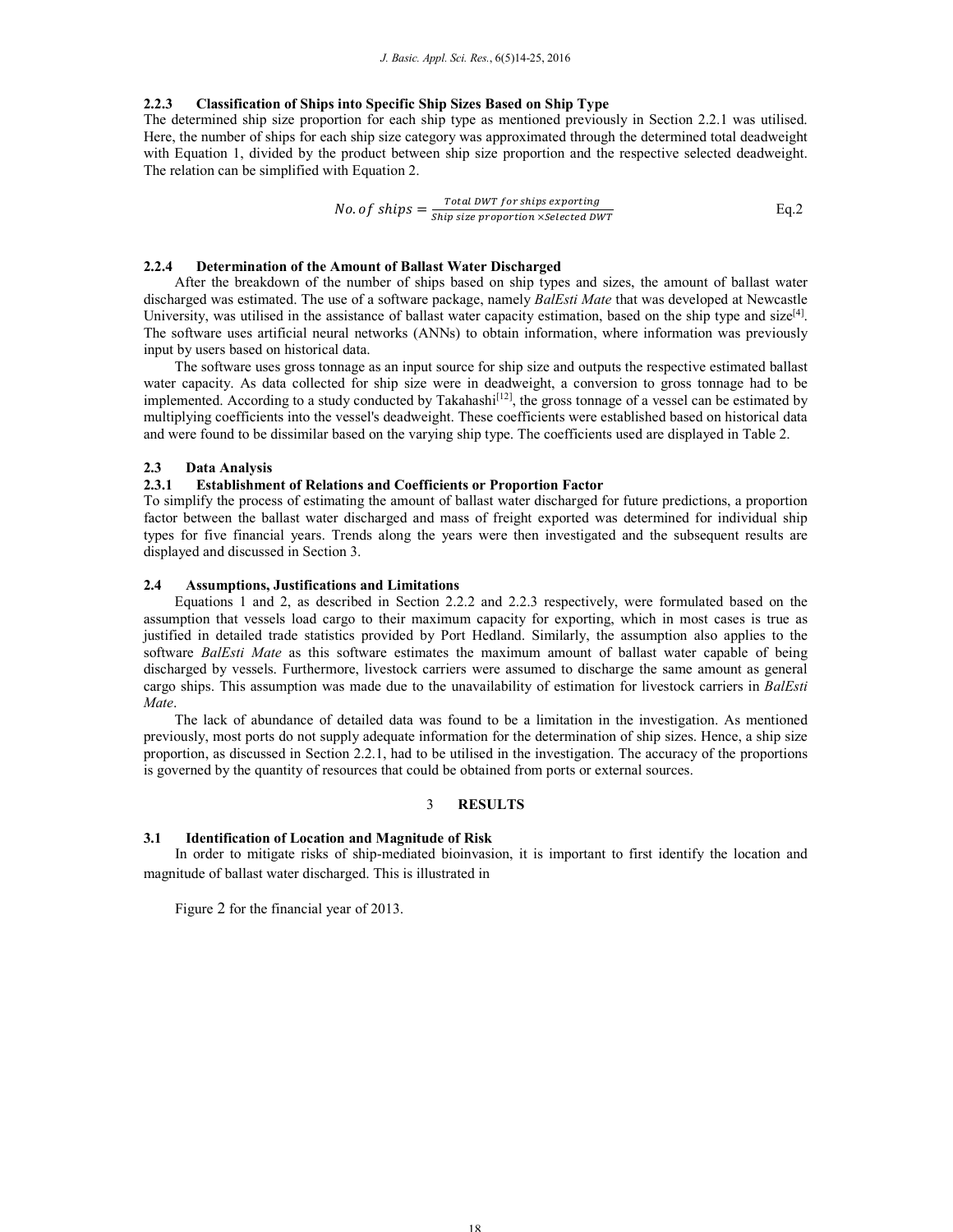

**Figure 2: Location and magnitude of ship-mediated bioinvasion risk in Australia** 

It can be observed that a high quantity of ballast water is discharged in the north-west of Australia, particularly in the areas of Port Hedland and Dampier. A significantly large amount of ballast water is also found in Newcastle and Hay Point (Mackay). The top 10 ports discharging the most amount of ballast water was identified and a Pareto chart was plotted as shown in Figure 3. The four previously mentioned ports primarily dominate the other ports in the amount of ballast water discharged. As illustrated in Figure 3, these ports make up approximately 85 percent of the total amount of ballast water discharged, amongst the top 10 ports identified.



**Figure 3: Identification of top 10 ports by amount of ballast water discharged**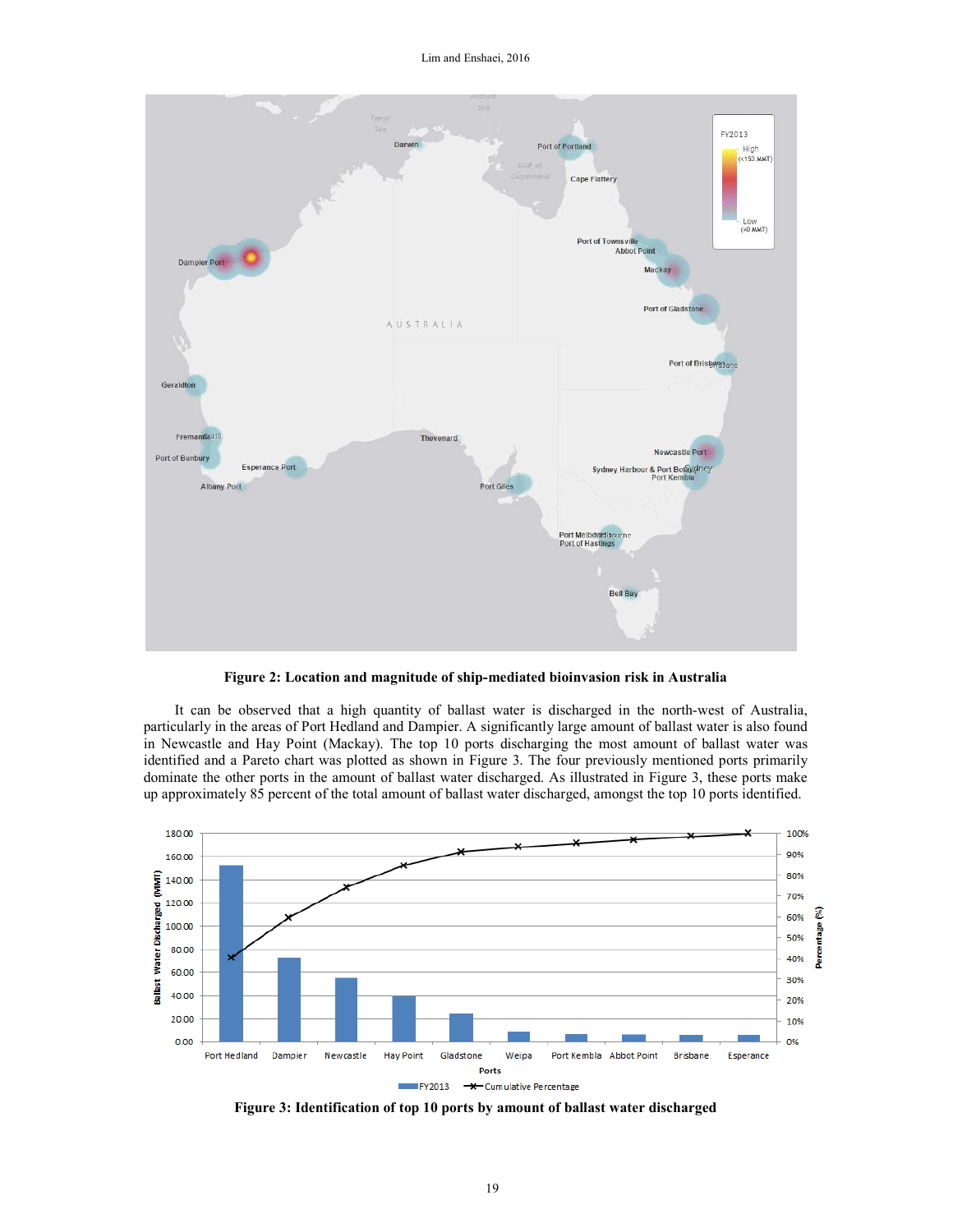The amount of ballast water discharged by individual ship types was analysed for the financial year 2013 and the results produced are displayed in Figure 4. Through the chart, it is evident that approximately 93.88 percent of ballast water imported into Australia is transported by bulk carriers. Evaluation of a similar study conducted by Cope et al. confirms the dominance of bulk carriers in Australian shipping traffic and suggests that this is the ship type with the greatest increase in frequency of visits[13].Tankers and container ships were respectively estimated to import 2.62 and 2.29 percent of ballast water. Other ship types were discovered to discharge ballast water less significantly.



#### **3.2 Proportion Factors for Predictions**

Figure 5 and Figure 6 display the weight of freight and the amount of ballast water discharged in each state for the respective financial years. General intuition would suggest that both graphs would indicate similar trends, which can be observed in most states. However, particularly in South Australia and Tasmania, trends have been discovered to be dissimilar. Factors affecting these trends are further discussed in Section 4.



With the attained results, the development of proportion factors for the predictions was made possible. These proportion factors are used in the prediction of the amount of ballast water discharged, based on the mass of freight exported. The proportion factor was developed with Equation 3, where the ballast water discharged is divided by the mass of the specific freight exported, for any given ship type.

$$
Proportion factor = \frac{Ballast water\,\,discharged}{Mass\,\,of\,\,freight\,\,exported}
$$

Table 3 indicates the range and average of proportion factors that were determined based on individual ship types. Bulk carriers, tankers and container ships showed a low range of proportion factors, thus the averaged proportion factor is applicable for a rough prediction of ballast water discharged. However, a large range of proportion factors was discovered for ship types including general cargo ships, livestock, LNG/LPG and vehicle carriers, due to the varying results produced from individual ports. Therefore, inaccurate predictions will be produced if the averaged proportion factor was utilised. Further detailed description regarding the proportion factors are found in Section 4.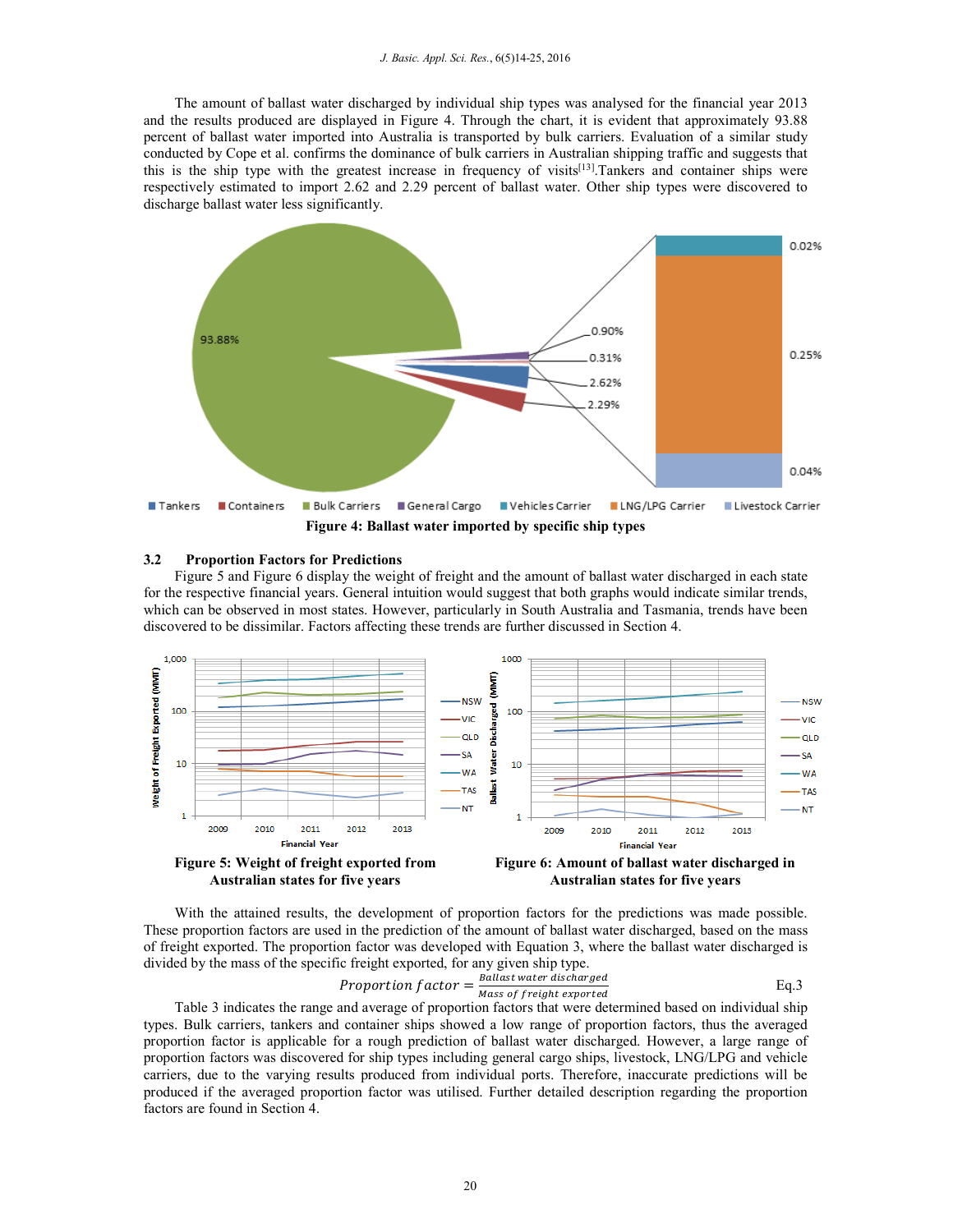|                          | Range         | Average |  |
|--------------------------|---------------|---------|--|
| <b>LNG Carrier</b>       | $0.55 - 0.97$ | 0.732   |  |
| <b>Livestock Carrier</b> | $0.27 - 0.88$ | 0.440   |  |
| <b>Bulk Carrier</b>      | $0.30 - 0.45$ | 0.376   |  |
| <b>Tanker</b>            | $0.31 - 0.34$ | 0.326   |  |
| <b>Container Ship</b>    | $0.29 - 0.33$ | 0.305   |  |
| <b>General Cargo</b>     | $0.14 - 0.67$ | 0.300   |  |
| <b>Vehicle Carrier</b>   | $0.17 - 0.45$ | 0.250   |  |

#### **Table 3. Range and average of proportion factors for specific ship types Proportion Factor**

#### 4 **DISCUSSION**

The key result which significantly affects future predictions in the estimation of ballast water discharged is the proportion factor as described in Section 3.2. Factors yielding variations include ship types and their respective sizes. This section examines the varying factors and resultant proportion factors occurring with regard to container ships, bulk carriers and general cargo ships. The proportion factors displayed are averaged over the five financial years investigated. The section also provides a discussion of comparison between methodologies and the percentage error yielded.

### **4.1 Container Ships**

The top 10 ports exporting containerised trades were identified and the resultant proportion factors along with the varying ship size proportions in each port are shown in

Figure 7. The graph indicates that smaller ship sizes would yield a larger proportion factor than larger ship sizes. Smaller vessels with a high frequency of call would discharge a larger amount of ballast water than larger vessels, when the total mass of freight exported is equivalent. This is evident when comparing the Port of Melbourne with Burnie, where a proportion factor of 0.29 and 0.32 were respectively yielded. The existence of difference in proportion factor for Newcastle as compared to ports consisting of ship sizes of <2499 TEU only, could be justified based on the errors yielded during the investigation. Although the difference in proportion factor is rather insignificant, where calculated to be 0.01, it was not ignored and an analysis was performed. It was discovered that error occurs for ports with a small vessel count, which in this case was identified in Newcastle, where the exporting container ship count ranges from six to seven annually. Therefore, it should be noted that the number of vessels exporting would affect the accuracy of the estimation.



**Figure 7: Container ship size proportion with resultant proportion factors** 

#### **4.2 Bulk Carriers**

Unlike container ships, bulk carriers are complex as their sizes were categorised into six categories instead of four. Similarly, the top 10 ports exporting bulk cargoes were identified and vessel counts, the varying ship size proportions along with the resultant proportion factors for each port are plotted in Figure 8. As clearly observed on the left hand side of Figure 8,the number of Capesize vessels has a strong influence on the proportion factors. It is evident that a decrease in the number of Capesize vessels exporting goods would decrease the proportion factors. This is marked in the comparison between Port Hedland, with 65 percent of vessels sized at Capesize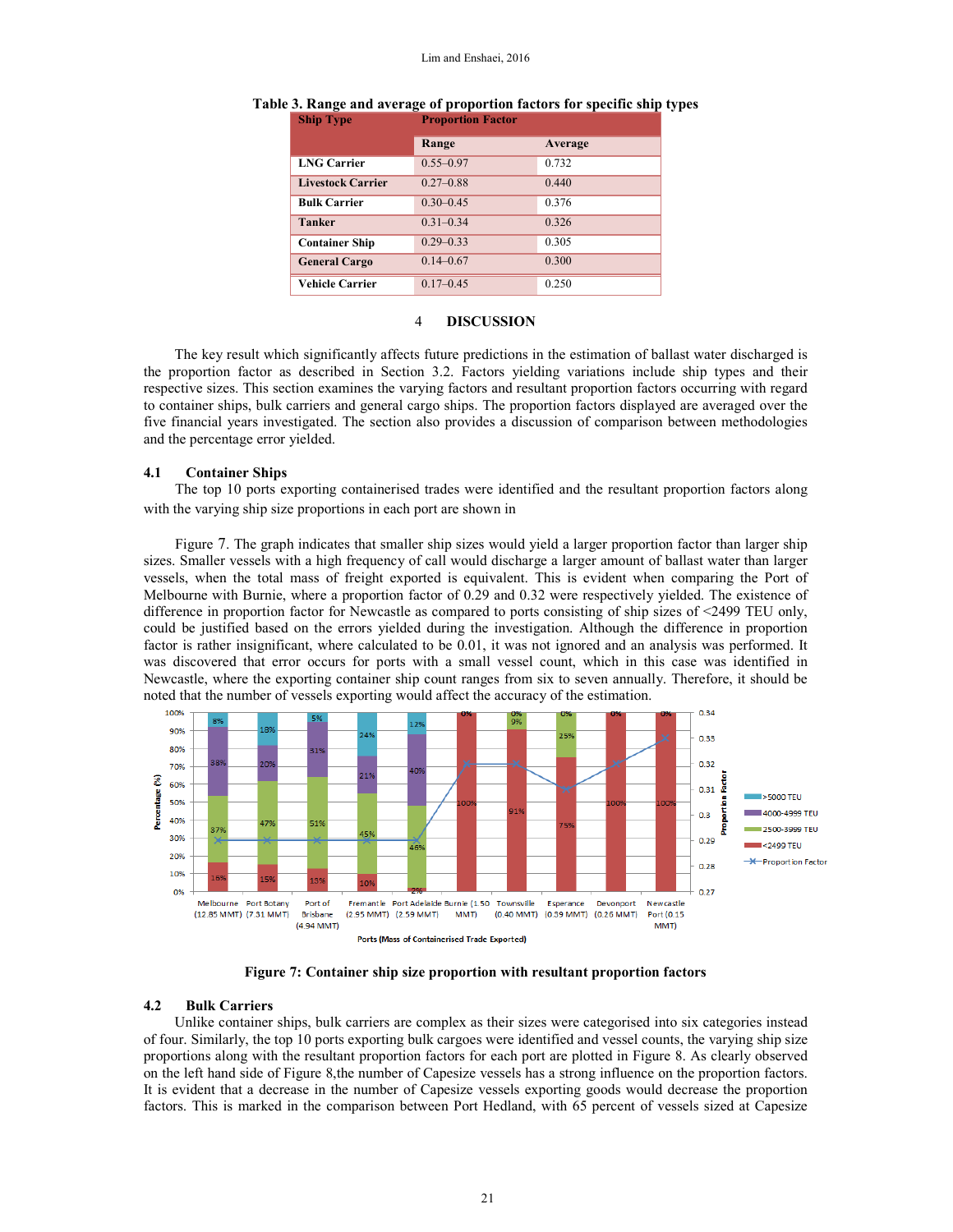and Newcastle at 22 percent, where the proportion factor differed by 0.07. Another aspect that affects the proportion factor, however less obvious, would be the increased proportion of Handy sized vessels.

 Comparing Fremantle, handling 51 percent of Handy sized exporting vessels, with Geraldton at 20 percent, the proportion factor has increased by 0.03.



**Figure 8: Bulk carriers size proportion with resultant proportion factors** 

### **4.3 General Cargo**

The estimation for general cargo ships was performed differently, as mentioned previously in Section 2.2.1. Instead of being classified into size categories, the average deadweight was taken. Figure 9 depicts the top five ports exporting general cargo with the individual averaged deadweight and the yielded proportion factor. The prominent relation established was the increase of proportion factor as ship size decreases. Where the total mass of freight exported is equivalent, the frequency of vessels exporting increases as the size of vessel decreases, thus causing the quantity of ballast water discharged to be larger. This is evident in the comparison of the two extremes, Port of Portland and Dampier, where the difference of proportion factor is 0.53.



**Figure 9: Averaged deadweight for general cargo ships with resultant proportion factors** 

#### **4.4 Comparison between Methodologies**

Due to the abundance of detailed trade statistics data provided by Port Hedland, two separate methodologies were utilised in the estimation. The provided statistical data show the type and weight of commodity exported and the deadweight for individual vessels. Five years of data were collected and the exporting ships were classified into their respective type and size. It is important to note that the main commodity exported from Port Hedland is iron ore, which is exported by bulk carrier<sup>[14]</sup>. Commodities exported by other ship types such as container and general cargo ship were insignificant, and thus excluded in the estimation.

The first method, Method 1,employed the same approach as applied in other study of ports. The total mass of freight exported was identified and the number of ships was calculated. The ship size proportion was determined based on data collected for one financial year. Conversely, the determination of ship size proportion was excluded in Method 2, which instead takes advantage of the detailed data that were provided. After the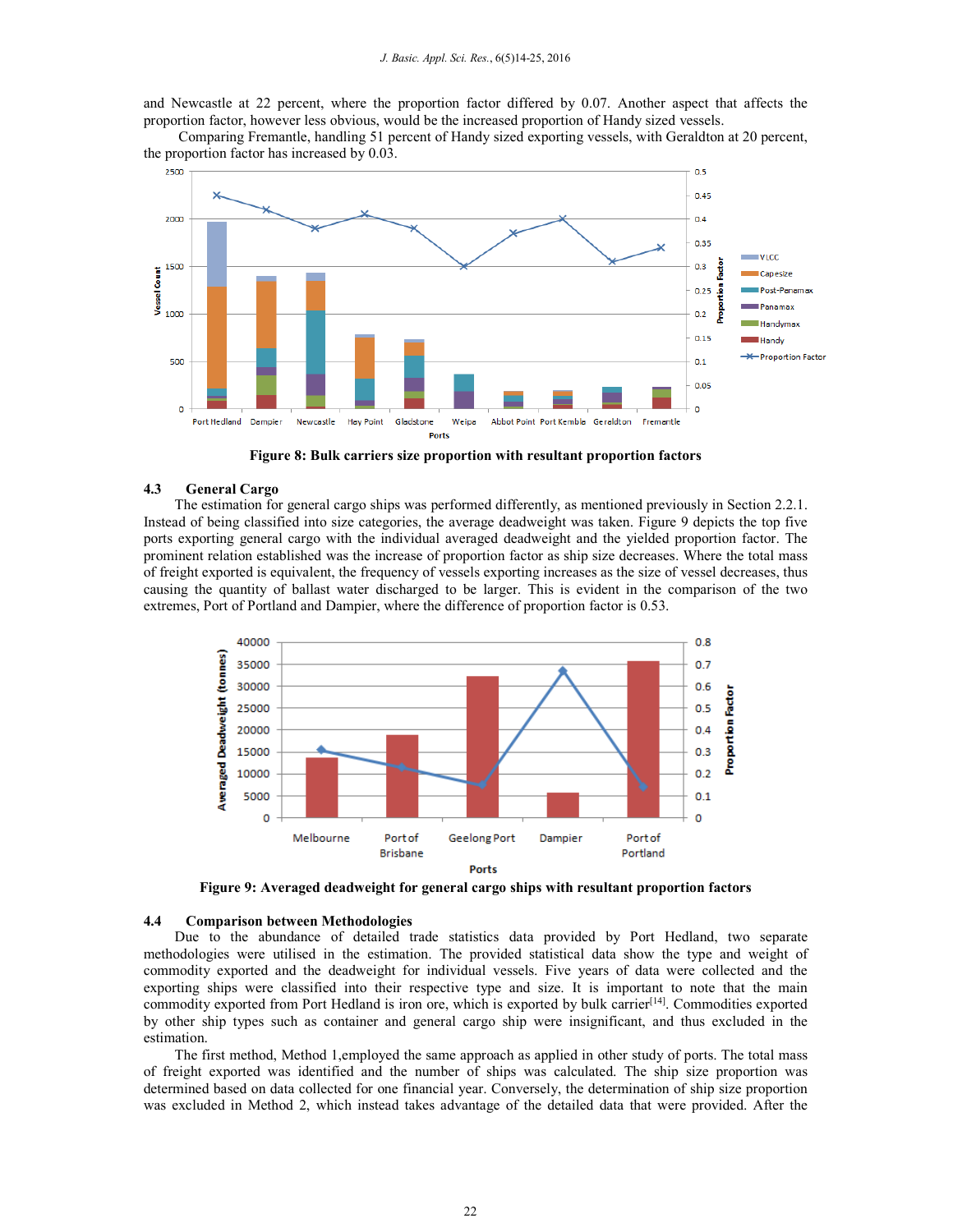classification of individual vessel types and sizes, the vessel count for each size category and type were determined.

The amount of ballast water discharged was then estimated for both methodologies and a comparison was performed. Figure 10 plots the ballast water discharged yielded in the estimation for both methods, the mass of bulk cargo exported, and the respective proportion factors calculated for five financial years. Both methods show similar trends in the amount of ballast water discharged when compared to the mass of bulk cargo discharged. However, it is evident that an error between Method 1 and 2 exists and should be further analysed.



**Figure 10: Comparison between Method 1 and 2** 

The analysis of the yielded error between both methods was performed and led to the formation of

Table 4. Method 1 in comparison to Method 2 showed consistency in the calculated proportion factor whereas Method 2 yielded varying proportion factors ranging from  $0.4513 \pm 0.02$ . This is expected as Method 1 utilises the same ship size proportion throughout the five years. The percentage error between the methods was determined and the maximum error yielded was 4.39 percent.

| <b>Financial Year</b> | <b>Proportion Factor</b> |                 | Percentage Error (%) |
|-----------------------|--------------------------|-----------------|----------------------|
|                       | <b>Method 1</b>          | <b>Method 2</b> |                      |
| 2009                  | 0.4752                   | 0.4312          | 4.39                 |
| 2010                  | 0.4754                   | 0.4388          | 3.67                 |
| 2011                  | 0.4751                   | 0.4430          | 3.21                 |
| 2012                  | 0.4752                   | 0.4625          | 1.26                 |
| 2013                  | 0.4755                   | 0.4713          | 0.42                 |

**Table 4. Percentage error between Method 1 and Method 2 for respective financial years** 

### **4.5 Comparative Study of Previous Models**

Comparatively evaluating the methodologies adopted by previous works, the analysis has questioned the accuracy of the Brisbane model that was produced by Dunstan & Bax<sup>[7]</sup>. The model was established based on the relation where the ballast water discharged can be estimated by multiplying the deadweight sum of all ships by 38 percent. Additionally, a similar assumption was made within the estimation conducted by Kern and Stuer-Lauridsen<sup>[9]</sup>, conducted in Danish waters. They state that 'any loading operation leads to a ballast water discharge of 30 percent of the cargo loaded'. For similar reasons, the statement reveals a discrepancy within the estimation.

| Table 5. Models with resultant ballast water discharged |                                       |  |
|---------------------------------------------------------|---------------------------------------|--|
| <b>Model</b>                                            | <b>Ballast Water Discharged (MMT)</b> |  |
| Dunstan & Bax                                           | 12.69                                 |  |
| Kern & Stuer-Lauridsen                                  | 899                                   |  |
| <b>Developed Model</b>                                  | 14.26                                 |  |

A comparative study was conducted to verify the accuracy of the Dunstan and Bax and the Kern and Stuer-Lauridsen models, in comparison to the developed model. Data collected from Port Hedland for December 2013 was utilised and set as a constant for the investigation. Here, a total mass of 29.95MMT, solely on dry bulk,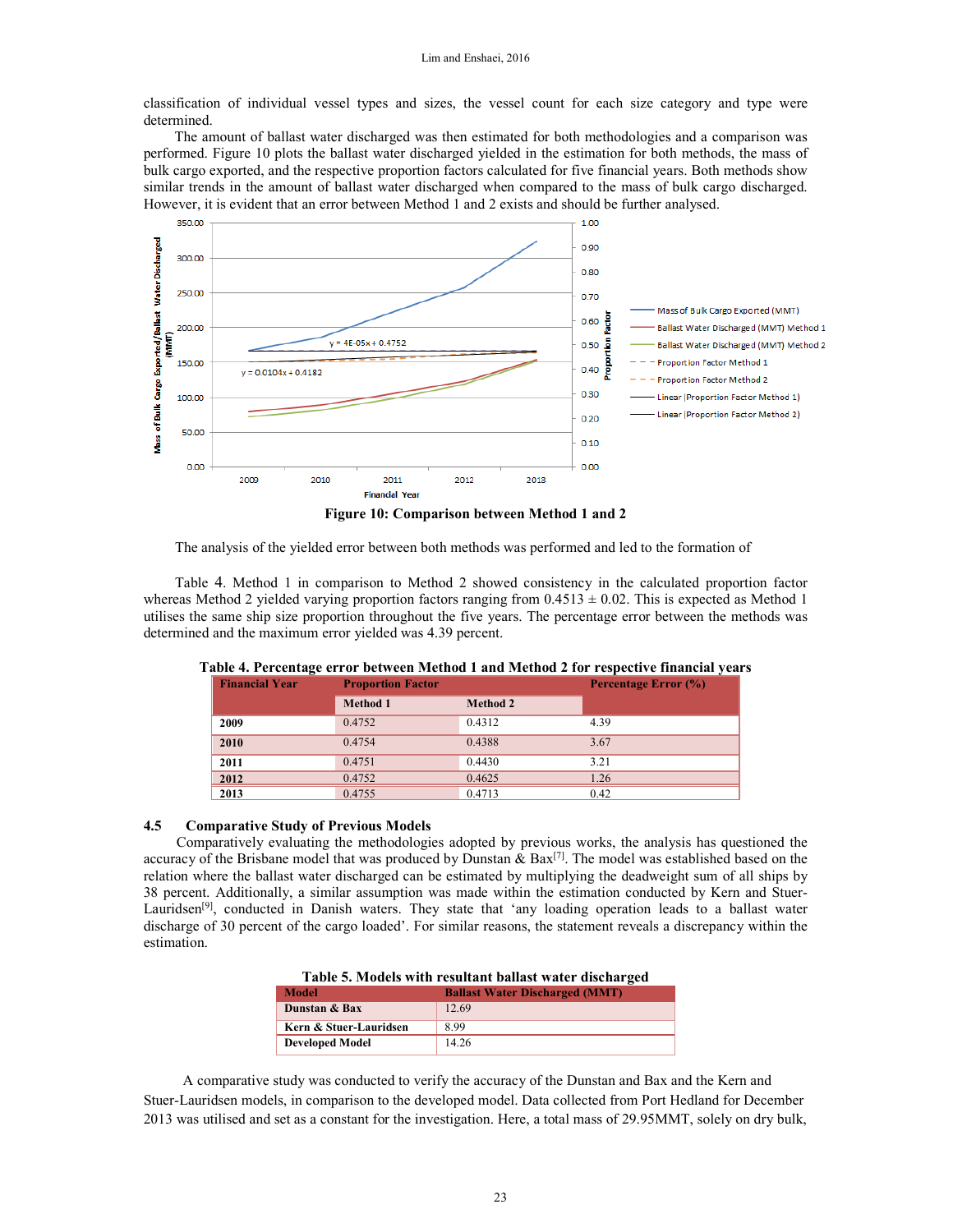was exported and a deadweight sum of 33.39MMT for bulk carriers was calculated for this particular month. It was also discovered that 88.46 percent of bulk carriers consisted of Capesize and VLCC vessels<sup>[14]</sup>.

Table 5 shows the estimated amount of ballast water discharged based on the individual model employed. In examining the results yielded, it is evident that both of the earlier models underestimate the magnitude of ballast water discharged in comparison to the amount estimated by the developed model. To further clarify the errors yielded by both models, a relation between specific ship sizes and the estimated amount of ballast water discharged for each model was established and is shown in Figure 11. Based on the graph, a distinct dissimilarity in trend between both the Dunstan and Bax and the Kern and Stuer-Lauridsen models, when compared to the developed model, can be inferred. The Dunstan and Bax and the Kern and Stuer-Lauridsen models yielded a linear trend, whereas the developed model resulted in a significant exponential trend. Both of the earlier models begin to underestimate the amount of ballast water discharged as the ship size increases to Capesize vessels. This relation justifies the underestimation as established in the results presented in



Table 5, when compared to the developed model.

**Figure 11: Ballast water discharged based on varying ship sizes for individual models** 

As previously discussed in Section 3.2, it was established that varying ship types also affects the amount of ballast water discharged. This is evident in Table 3, but it is not an issue that was taken into account in the Dunstan and Bax and the Kern & Stuer-Lauridsen models. Therefore, the assumption that all ship types would discharge the same amount of ballast water questions the accuracy of the estimates yielded by Dunstan and Bax and by Kern & Stuer-Lauridsen and in turn undermines the validity of their models.

### 5 **CONCLUSIONS**

Ship-mediated bioinvasion, specifically through ballast water, imposes risks that should not be overlooked. Through the investigation undertaken, it is evident that the amount of ballast water imported to Australian ports is increasing from year to year. The increment is apparent when comparing both years 2009 and 2013, where the amounts were estimated at 275.50 MMT and 414.66 MMT respectively. In a period of five years, an increment of approximately 50 percent was discovered and this amount would indefinitely continue to increase.

Locations of high risk imposed by ship-mediated bioinvasion were indicated at the north-west of Australia. It was estimated for the year 2013 that 60 percent of Australia's total amount of ballast water was discharged in Dampier and Port Hedland. The study conducted has also revealed that approximately 94 percent of ballast water was mediated through bulk carriers. This underlines the dominance of freight exported by bulk carriers in Australia.

To ease predictions in quantifying ballast water discharged, proportion factors for individual ship types were produced during the study. Consequently, it is recommended that these proportion factors are to be used for rough predictions only. Proportion factors established were found to be highly dependent on the varying ship sizes. A comparison between two methodologies was conducted, where detailed statistical data from Port Hedland was utilised in Method 2,and Method 1 was an approach employed for the study of other ports. An acceptable percentage of error was yielded between the resultant proportion factors for both methodologies, thus estimations implemented for the ports would generate results of high accuracy.

24